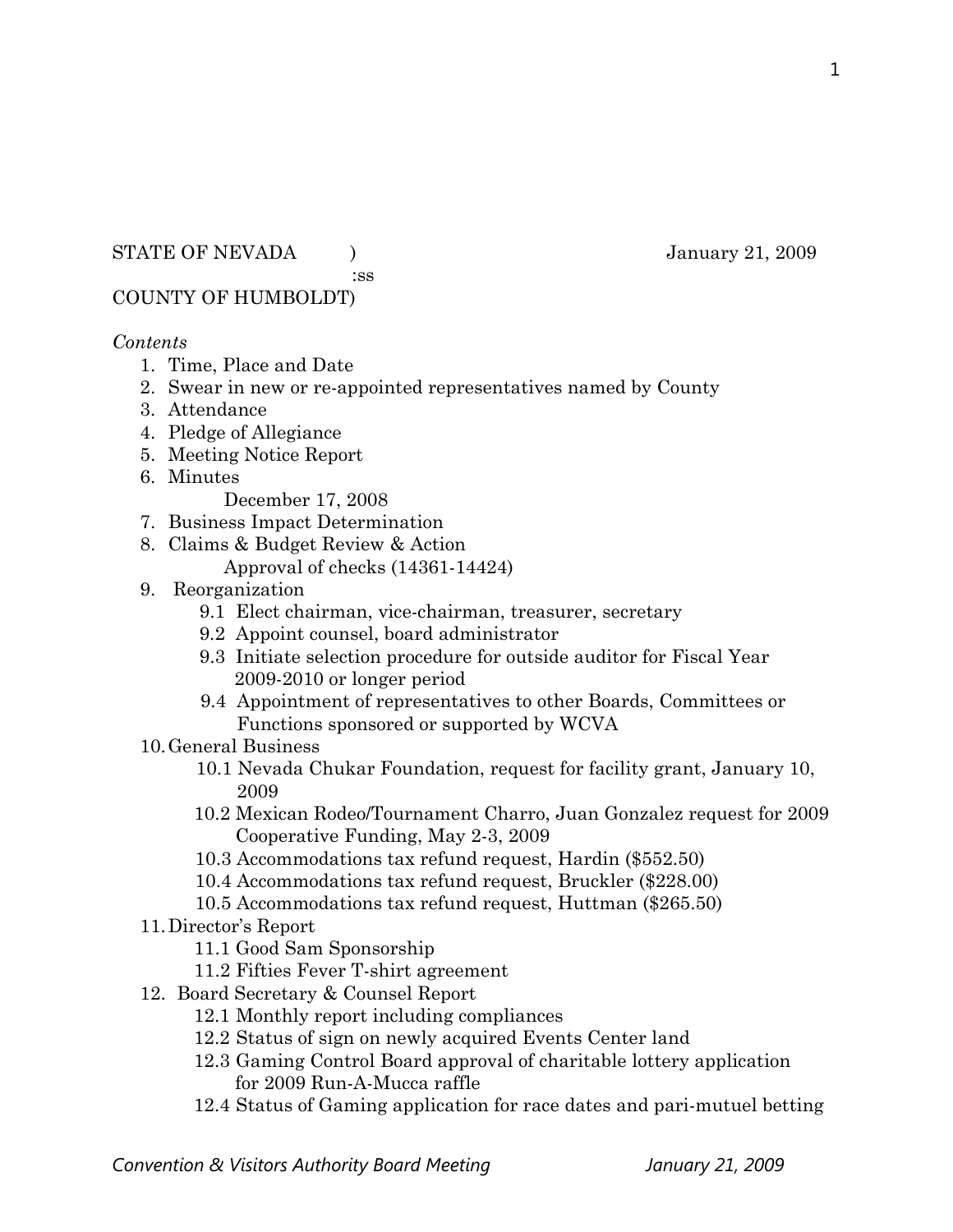- 12.5 Status of East Hall improvements contract 12.6 Status of West end sign 12.7 Status of bank accounts for currently appropriated funds 13. Board Administrator 13.1 December financial reports 13.2 Property audits 13.3 Investment of cash withdrawal from Nevada State Pool 13.4Payment schedule on Covered Arena 14. Other Reports 15. Next Meeting Date
	- 16. Adjournment

### **MINUTES JANUARY 21, 2009**

- 1. **Time, Place and Date.** The Winnemucca Convention and Visitors Authority met in regular session in full conformity with the law at the Winnemucca Convention Center, West Hall, Winnemucca, Nevada at 4:00 pm on Wednesday, January 21, 2009 with Vice Chairman Dan Casinelli presiding.
- *2.* **Attendance.** *Convention and Visitors Authority Board Officials Present:*  Terry Boyle Chairman and Hotel Representative Don Stoker Treasurer and Motel Representative Dan Cassinelli County Representative Rodd William Stowell Business Representative Bill Macdonald Secretary and Counsel Kendall Swensen Board Administrator *Convention and Visitors Authority Board Officials Absent:*  Patty Herzog Vice Chairman and City Representative *Staff Members Present:*  Kim D. Petersen, Director Convention & Visitors Authority Shelly Noble Administrative Clerk *Others Present:*  Heather Gula The Humboldt Sun Michelle Urain WCVA
	- Brenda Keating WCVA Dave Roden Nev Chukar Foundation Darrel Field WCVA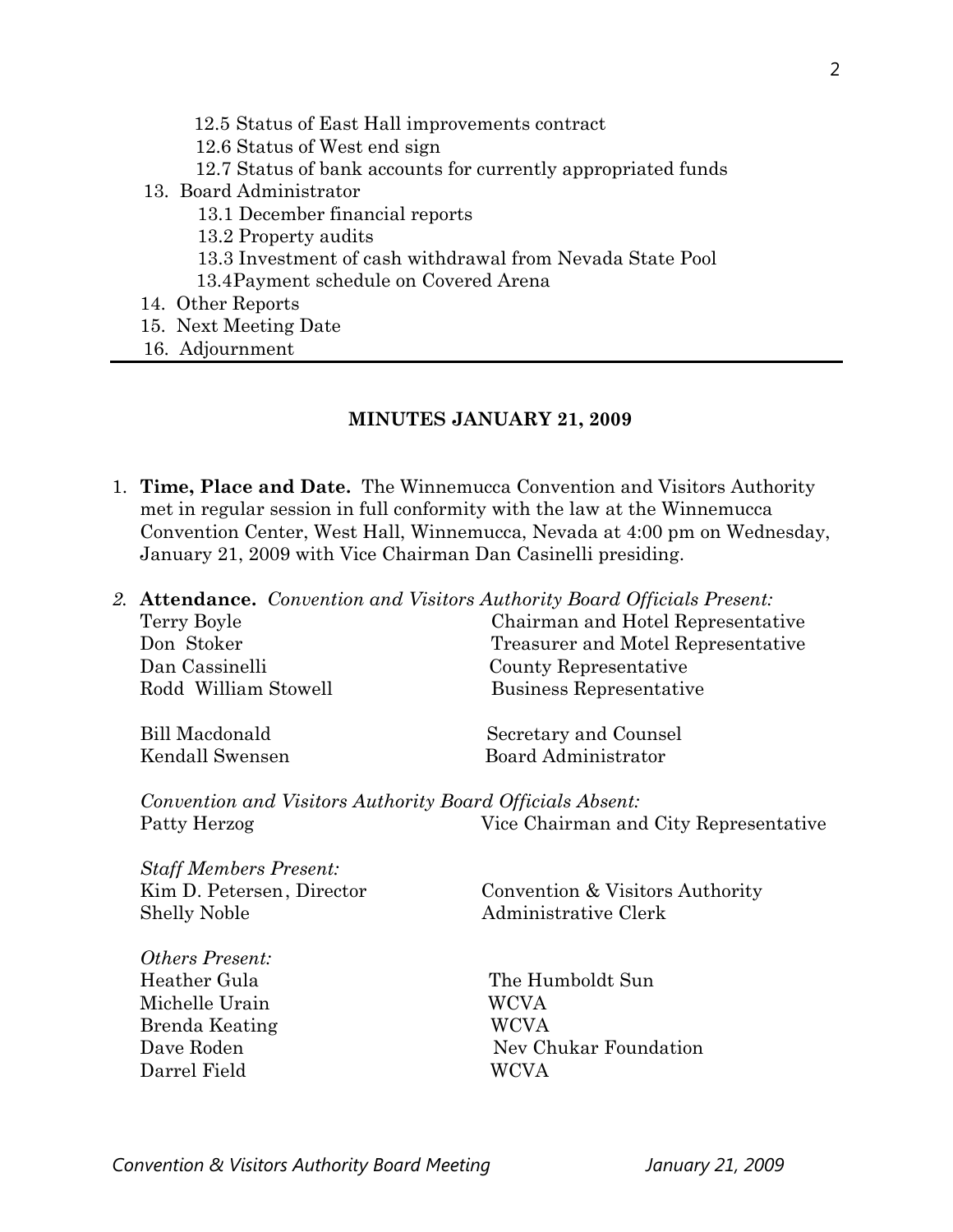3. **Swear in new or re-appointed representatives named by County.** Don Stoker, Motel Representative, Terry Boyle, Hotel Representative and Rodd William Stowell, Business Representative were sworn in to their WCVA Board positions by Bill Macdonald.

### **4. Pledge of Allegiance.**

## **5. Meeting Notice Report.**

Vice Chairman Cassinelli reported that notice, including meeting agenda, was posted by Shelly Noble by 9:00 am Thursday, January 15, 2009 at Humboldt County Library, Court House, Post Office, City Hall and Convention Center West Hall. No persons have requested mailed notice during the past six months.

## **6. Minutes.**

Prior meeting minutes of December 17, 2008 were reviewed. *With the change in board membership from last month to this month, there was not a quorum present tonight that was also present for that meeting. Acting Chairman Cassinelli declared the minutes approved as read.* 

- **7. Business Impact Determination.** After review of the January 21, 2009 agenda, *Don Stoker made a motion that no proposed agenda item is likely to impose a direct and significant economic burden on a business or directly restrict formation, operation, or expansion of a business. The motion carried unanimously, 4-0.*
- 8. **Claims.** The following claims were submitted for payment and approved on January 21, 2009:

| CHECK NUMBERS                | <b>AMOUNT</b> |
|------------------------------|---------------|
| 14361-14424 Great Basin Bank | \$136,969.61  |

*Don Stoker made a motion to approve all claims as submitted. The motion carried unanimously, 4-0.* 

### **9. Reorganization.**

**9.1 Elect chairman, vice chairman, treasurer and secretary**  *Don Stoker made a motion nominating Terry Boyle as WCVA Chairman for 2009 and 2010. Motion carried unanimously, 4-0. Dan Cassinelli made a motion nominating Patty Herzog as WCVA Vice Chairman for 2009 and 2010. Motion carried unanimously, 4-0. Dan Cassinelli made a motion nominating Don Stoker as WCVA Treasurer for 2009 and 2010. Motion carried unanimously, 4-0.*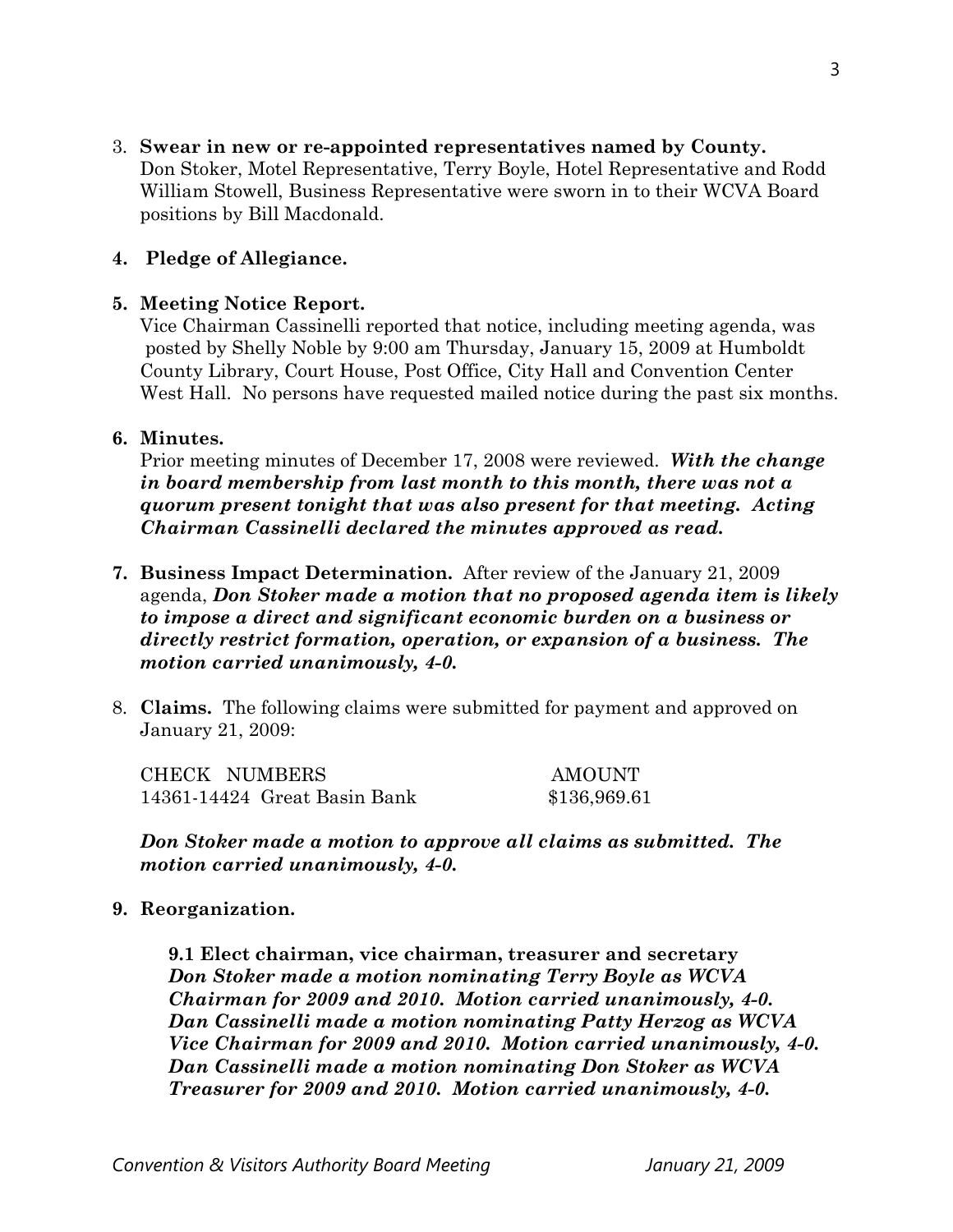**9.2 Appoint counsel, board administrator** 

*Dan Cassinelli made a motion nominating Bill Macdonald as WCVA Board Secretary for 2009 and 2010. Motion carried unanimously, 4-0. Terry Boyle made a motion nominating Kendall Swensen as WCVA Board Administrator for 2009 and 2010. Motion carried unanimously, 4-0.* 

*Don Stoker made a motion nominating Bill Macdonald as WCVA Board Counsel for 2009 and 2010. Motion carried unanimously, 4-0.* 

### **9.3 Initiate selection procedure for outside auditor for Fiscal Year 2009-2010 or longer period**

Kendall has prepared the request for proposal for our annual audit to go out to bid. Of the seven accounting firms he contacted, three were interested in receiving the bid package and he is still waiting to hear from one firm. Once he has heard from the last firm, he will forward the proposal information to them. This board must make the appointment in March. The Department of Taxation must be notified who has been selected by March 30, 2009.

### **9.4 Appointment of representatives to other Boards, Committees or functions sponsored or supported by WCVA**

In Bill's packet there was a history of the appointments made to various committees by WCVA Boards. These appointments can be made now or in the future. Some committees really do not need a WCVA rep, but some do. Of the several committees that have had WCVA representation in the past, Bill recommends that we have someone representing our interests with the Buckaroo Hall of Fame and Western Art Roundup Committees since we house their artifacts in our facility. *A motion was made by Don Stoker to appoint Dan Cassinelli as the WCVA representative to the Buckaroo Hall of Fame and to the Western Art Roundup Committees. Motion carried unanimously, 4-0.* 

#### **10. General Business.**

### **10.1 Nevada Chukar Foundation, request for facility grant, January 10, 2009**

Dave Roden was here on behalf of the Nevada Chukar Foundation. This year's banquet was held January 10, 2009 in the West Hall. As in past years, it was a very successful event. He was here to again request that facility fees be granted to this organization for their annual banquet. Last year the amount of this grant was \$610. *Don Stoker made a motion to approve a facility grant for the West Hall to the Nevada Chukar Foundation in the amount of \$610 for their annual banquet held January 10, 2009. The motion carried unanimously, 4-0.*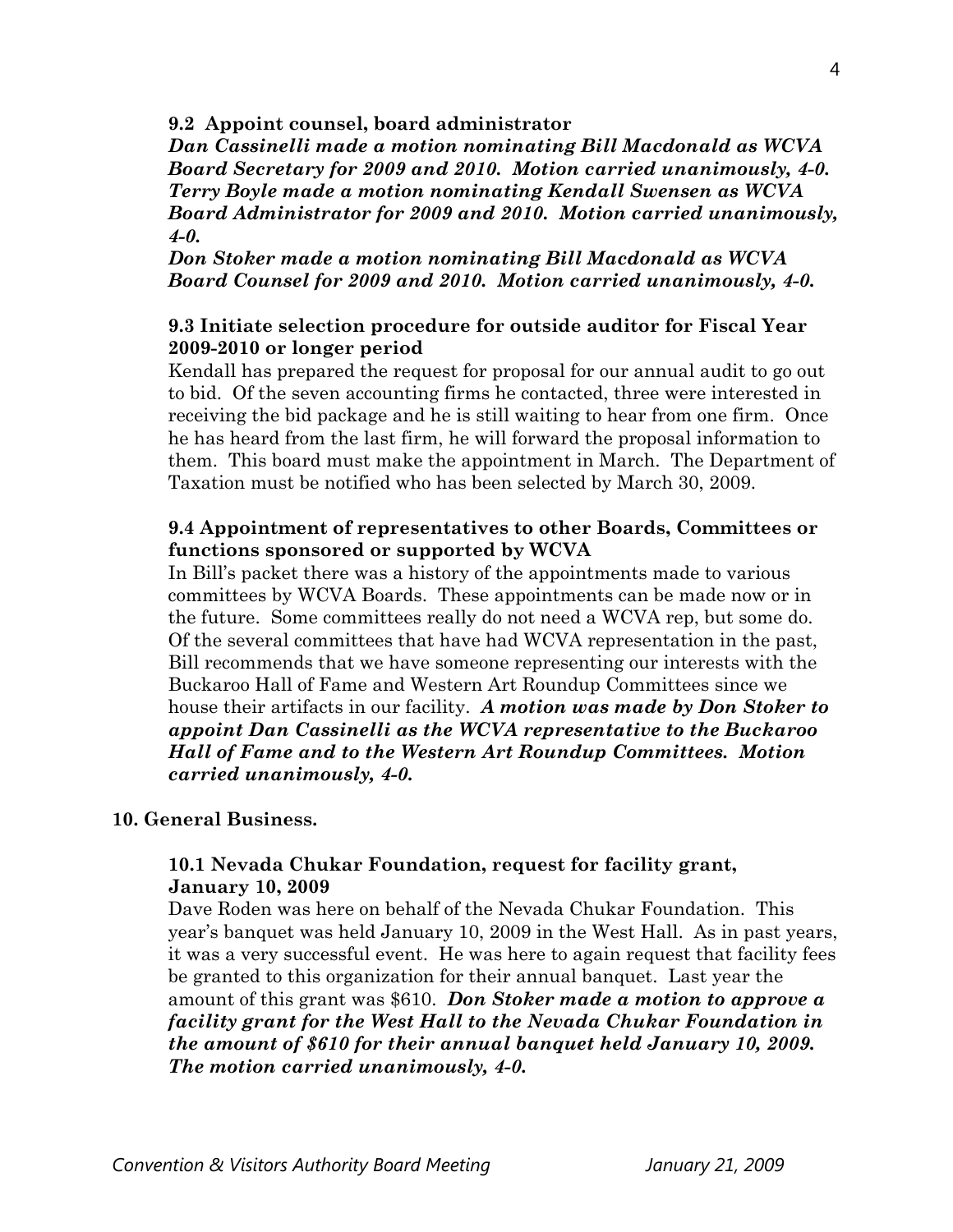## **10.2 Mexican Rodeo/Tournament Charro, Juan Gonzalez request for 2009 Cooperative Funding, May 2-3, 2009**

When the initial applications for 2009 Cooperative Funding were mailed out to the event producers, we got no response from this event. We received this application very recently. Last year we granted them a \$1,500 grant and WCVA paid their facility fees, which came to \$2,100. There was no one at tonight's meeting representing this event to answer questions by the Board. Also, we need financial information and bank statements from last year's event, so this item will be put on next month's agenda. We need to make sure we have a translator as Mr. Gonzalez does not speak much English.

## **10.3 Accommodations tax refund request, Hardin (\$552.50)**

Jamie Hardin has submitted receipts and the proper paperwork to receive this room tax rebate.

## **10.4 Accommodations tax refund request, Bruckler (\$228.00)**

K. Michael Bruckler has submitted receipts and the proper paperwork to receive this room tax rebate.

## **10.5 Accommodations tax refund request, Huttman (\$265.50)**

Wesley Huttman has submitted receipts and the proper paperwork to receive this room tax rebate.

*Don Stoker made a motion to approve the accommodations tax refunds for Jamie Hardin (\$552.50), K. Michael Bruckler (\$228.00) and Wesley Huttman (\$265.50). Motion carried unanimously, 4-0.* 

# **11. Director's Report.**

# **11.1 Good Sam Sponsorship**

At last month's meeting, Kim brought to the board's attention his efforts at bringing the Nevada Good Sam "Samboree" to the Winnemucca Events Complex in September. He has prepared a handout for the Board with his request for a WCVA grant to pay for the rental of the Exhibit Hall and lawn facility at the fairgrounds during this event since we cannot negotiate RV fees. This event should have an attendance of approximately 300 people. The Good Sam Club is interested in possibly entering into a multi-year contract for this event if all goes well this year. *Dan Cassinelli made a motion to approve \$1,600 (4 days @ \$400/day) as a grant to pay facility fees for the Exhibit Hall and Kitchen during the Nevada Good Sam "Samboree" to be held at the Winnemucca Events Complex in September 2009. The motion carried unanimously, 4-0.*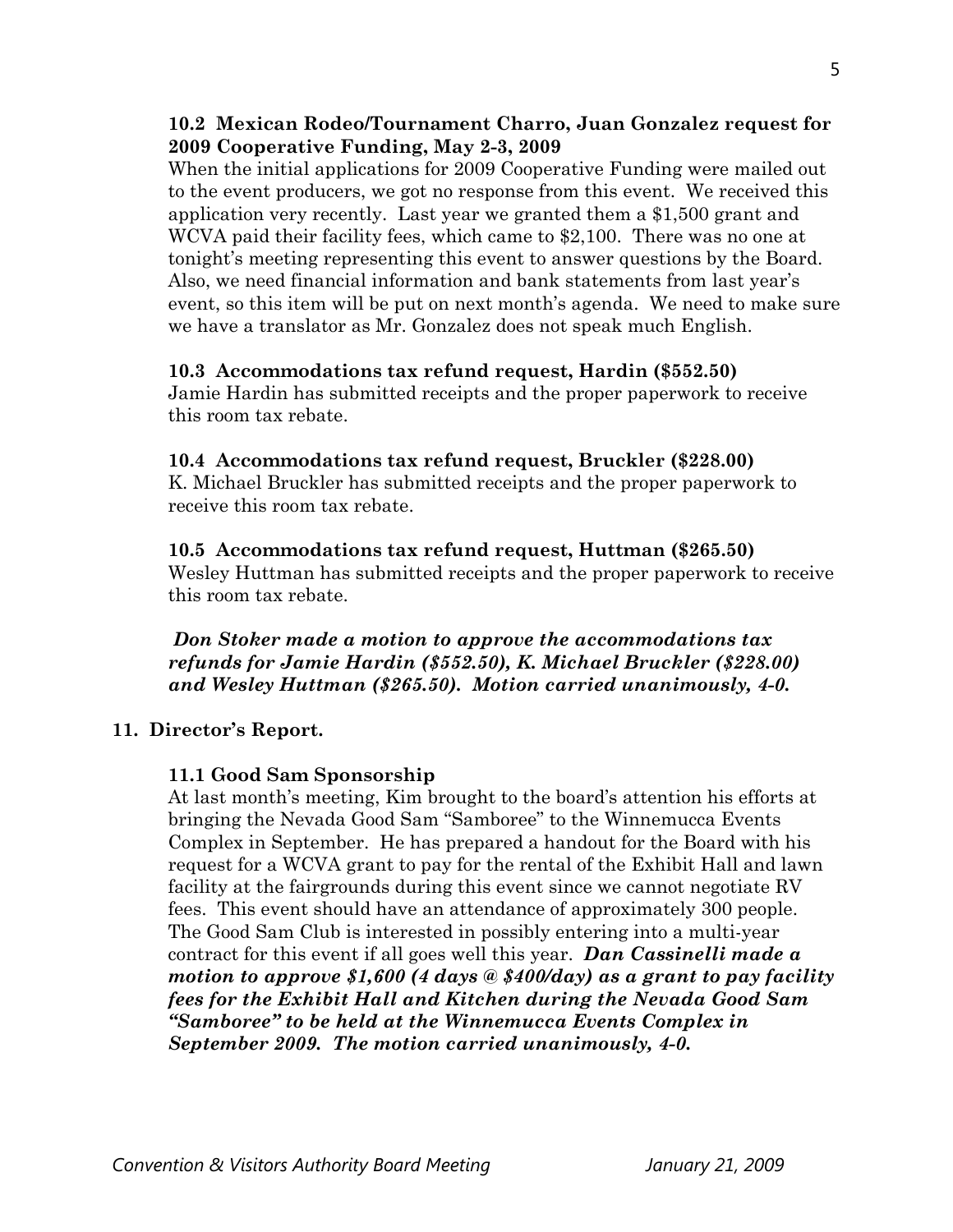#### **11.2 Fifties Fever T-shirt agreement**

 In the meeting packet was a proposed agreement between WCVA and David Parscal of Event Screen Print Group, Inc. for your review. Darrel Field was present to answer any questions the board may have about this proposal. In the past, this company has provided our shirts for the Run-A-Mucca event. They use our artwork, print and sell the shirts, as well as provide them to the participants and volunteers. We are not required to put up any money for this item. He would like to tie this arrangement to Fifties Fever as well, for a period of three years. Darrel is in favor of this arrangement due to the fact that we do not have to put any money up front, buy any shirts, tie up our volunteer's time with selling and distributing the shirts, etc. Mr. Parscal will provide shirts for our paid participants, sponsors, volunteers and committee members during Fifties Fever and Run-A-Mucca. While we may lose potential income from the sale of the shirts, there are times when we lose money on this item as well. This would remove any risk of this occurring. In exchange, we will give Mr. Parscal the exclusive license to sell Fifties Fever and Run-A-Mucca t-shirts for 2009, 2010 and 2011. Bill has reviewed the agreement and sees no legal problems with it. *Don Stoker made a motion to approve the T-shirt Agreement with David Parscal and Event Screen Print Group, Inc. They will have the exclusive license to provide and distribute event t-shirts for Run-A-Mucca and Fifties Fever for 2009, 2010 and 2011. Motion carried unanimously, 4-0.* 

#### **12.Board Secretary and Counsel**

#### **12.1 Monthly report including compliances**

Please see Bill's report for information on this item.

#### **12.2 Status of sign on newly acquired Events Center land**

The county has taken possession of the parcels acquired last fall. The Scott Family has a billboard on one of these parcels and do not want to continue using it for advertising for the Shady Court Motel. Kim has asked YESCO to give him a bid on the cost to repair the sign and put on a new vinyl cover, possibly advertising the Event Center. Also, there is some concern about the condition of the existing fence on these parcels. Part of one parcel has no fence at all and neighbors have used it to dump their trash. Kim will have fairgrounds personnel repair the fence as much as possible and will get a bid to install new fence on the portions that have no fence.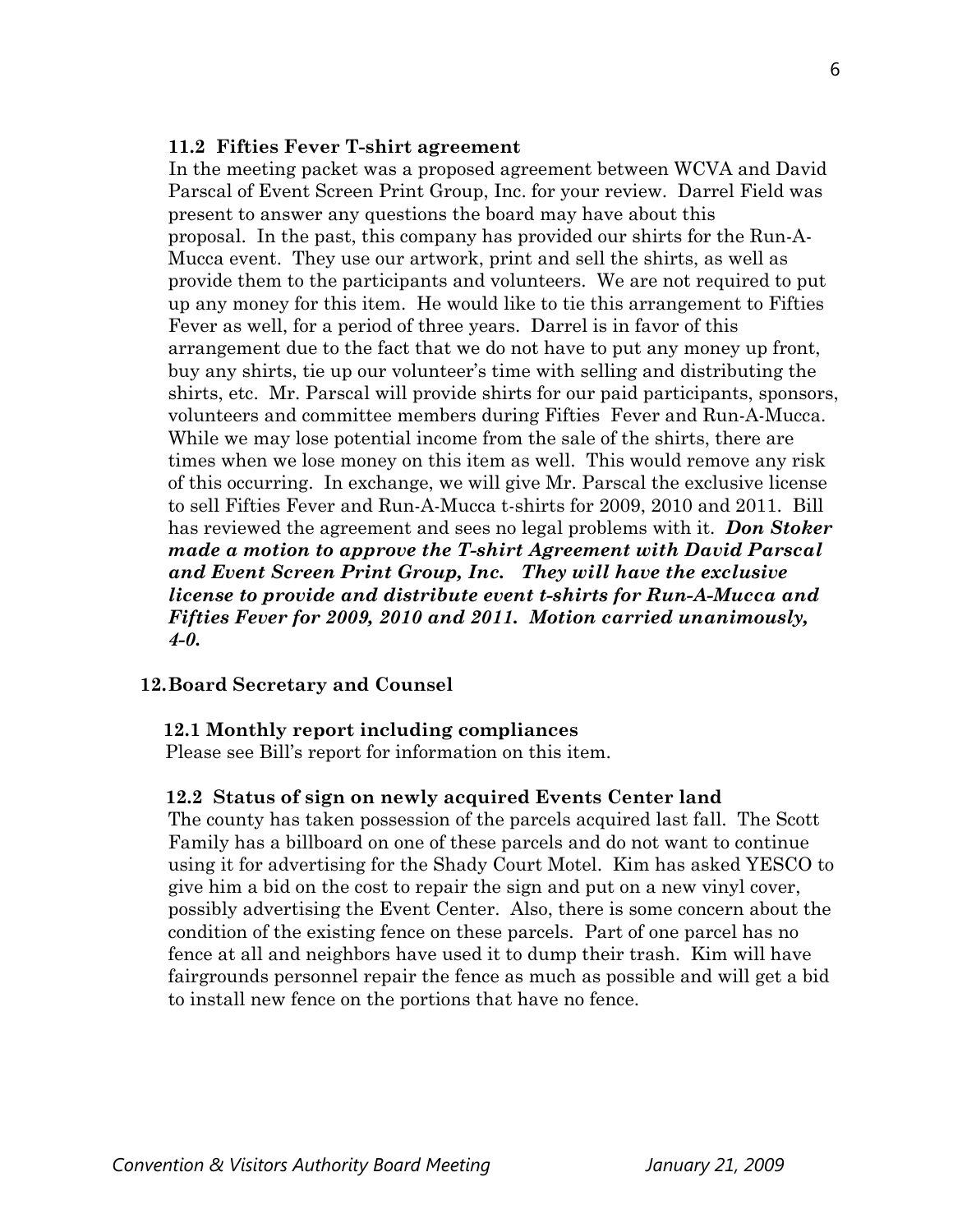# **12.3 Gaming Control Board approval of charitable lottery application for 2009 Run-A-Mucca raffle**

We have received approval for this raffle. Tickets can be sold only in Humboldt, Pershing, Lander, Elko and Washoe Counties to persons over 21 years of age.

# **12.4 Status of Gaming application for race dates and pari-mutuel betting**

Sheree has completed and mailed the application for the gaming license for the upcoming Mule Races.

## **12.5 Status of East Hall improvements contract**

Kendall has spoken with Tom Gransbury with the Nevada Department of Taxation regarding our budget and the possibility of augmenting it for this year to cover some of the approved East Hall improvements. After going through all the documentation and the audit, Mr. Gransbury has informed Kendall that the WCVA budget can be augmented in the amount of \$186,207 for FY 2009. Mr. Gransbury will get the appropriate paperwork to Kendall for board approval. The funds will then go to an expenditure line item in the 2009 budget. In anticipation of completing the process, Kim has directed Alan DuVall to order the new boiler since it will take several weeks for it to arrive.

### **12.6 Status of West end sign**

Steve Tenney has been in town to install the posts for the new sign. After they have been in the ground for three weeks the new sign will be installed.

# **12.7 Status of bank accounts for currently appropriated funds**

At the last meeting, Kendall and Terry were authorized to split up the LGIP withdrawal and deposit it into three local banks to make sure that the entire amount was insured. When Kendall checked into opening accounts at area banks there was a process to complete that would not be possible until our new board members are sworn in and a copy of the minutes provided to each institution. Due to this, he has waited before proceeding with opening any new accounts. According to our latest Pledge Asset Statement from Great Basin Bank, they are insuring the entire amount in our checking account. As of December 31, 2008, this amount was \$651,960.05. There was nothing listed on the "Assets Pledged" portion of this statement. Kendall will check into this to make sure our entire account is insured. If he is comfortable with their assurance that this account is insured, we may not move any funds to other banks. A decision on this will be made at a later date.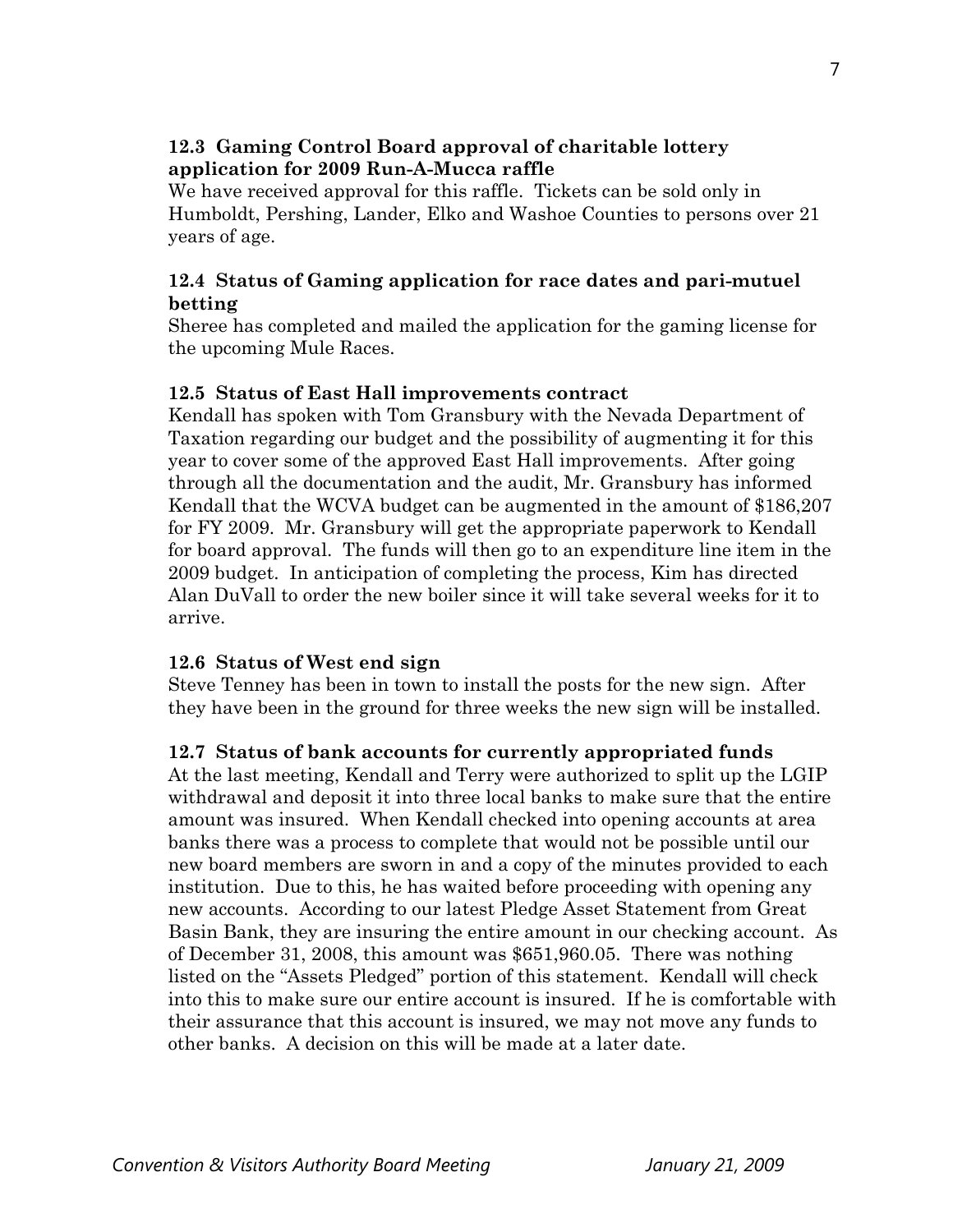### **13. Board Administrator.**

#### **13.1 December financial reports**

No report.

## **13.2 Property audits**

Kendall has completed his audit of the Val-U Motel and is now waiting for them to answer a list of questions he has submitted to them regarding the differences he found when going through their receipts. Kendall has scheduled an audit of the Santa Fee Inn on Tuesday.

### **13.3 Investment of cash withdrawal from Nevada State Pool**

This item was addressed in item 12.7 above.

## **13.4 Payment schedule for Covered Arena**

Kendall has met with Bruce Brooks to make sure that their payment schedule for the Covered Arena matches ours. At this time, we owe \$161,000. It should be paid off within one year.

### **14. Other reports.**

### **14.1 Financial reports on WCVA events**

This information was included in board packets for your review.

### **14.2 USTRC 2008 Cooperative Funding**

As you recall, last year we provided Chris Freed, the promoter of this event, with an additional \$3,500 television grant for event video to be shot which would then be shown on RFD-TV channel on satellite. Kim has a copy of the final product and showed it to Board members. It is a good quality video. If we have rights to this footage it may be beneficial to use it in future marketing. Along with promotion of our area, by watching this video it has shown us where we need to paint "Winnemucca" more on our Event Center.

### **14.3 Nevada State High School Wrestling Tournament**

In February, Winnemucca will host the 1A, 2A, 3A and 4A state high school wrestling championships. Jim Billingsley has contacted Kim to let him know that the officials from the NIAA (governing body of Nevada high school athletics) will be in town for the tournament looking to make a decision as to whether or not to make Winnemucca the permanent home for this event. He has suggested making some additional effort to welcome these athletes and their families. Some suggestions are banners around town, a small souvenir for each participant (maybe a medallion) and making sure our local restaurants and other small businesses are geared up and ready for this influx. We are expecting 81 teams which works out to approximately 360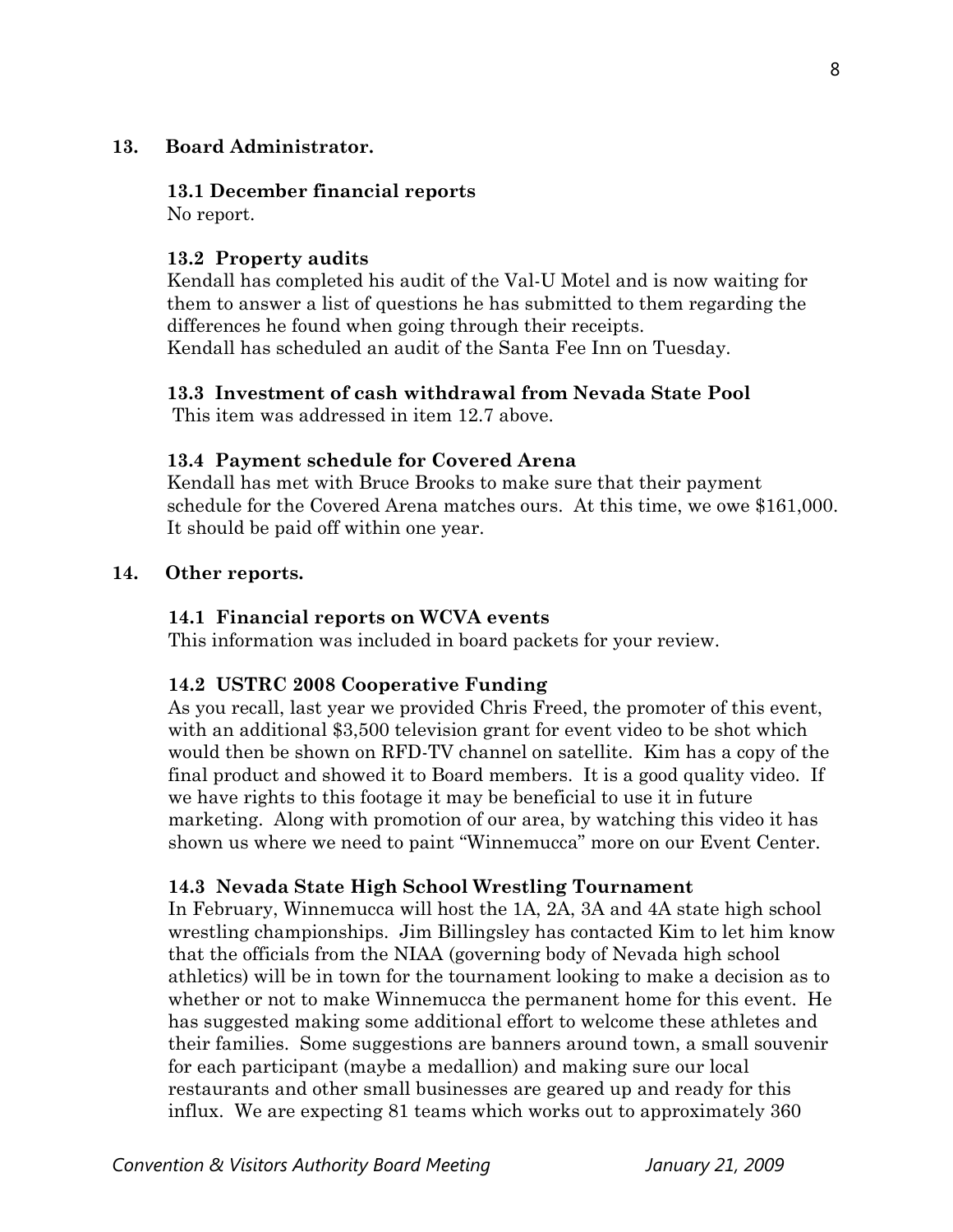wrestlers plus their families. Kim will work on getting the medallions made and start other marketing efforts too.

# **14.4 Convention Center insurance**

Kim received a list of the items that we are currently insuring in our facilities from Bill Deist and has provided this list to Board members. He has asked everyone to review it and let him know if there are any items that can be removed from this list or any that need to be added.

# **14.5 WCVA checking account**

Now that we have all of our new board members sworn in, we need to make sure everyone is authorized to sign checks on our checking account. We can't do this until these minutes are approved at our February 2009 meeting. At that time one of the current signers needs to add our new members. The board asked if a representative from Great Basin Bank could bring the necessary paperwork to the next meeting and complete the process then. Kim will call the bank and find out if this is possible.

# **14.6 ASCAP and SESAC copyright licenses**

Last year this board authorized splitting the cost of these licenses with the county. At this time, the payment is due for this year. Bill will get the voucher to the Convention Center office for payment with next month's bills.

# **13. Regular Business. Next Meeting. The Board confirmed the next regular meeting date of Wednesday, February 18, 2009.**

**14. Adjourn.** The meeting was adjourned at 5:50 pm to the next regular meeting, or to the earlier call of the Chairman or to the call of any three (3) members of the Board on three (3) working days notice.

Respectfully submitted,

Shelly Noble

.